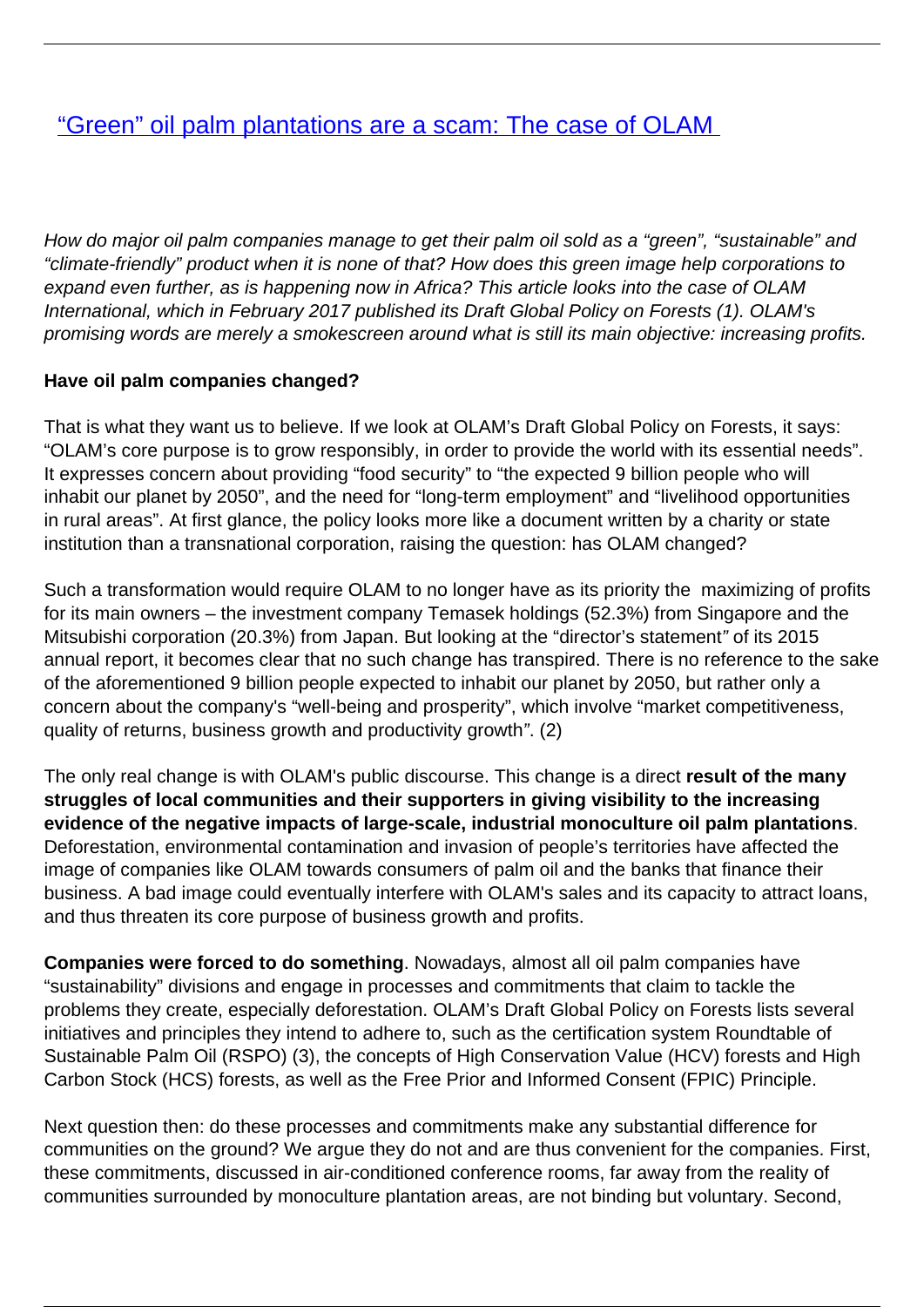companies exercise significant control over certification schemes – heavily promoted by some NGOs like WWF - and are able to ensure that these schemes do not have any significant impact on their operations, such as with the RSPO, where companies from the oil palm sector constitute the vast majority of the members. And third, none of these commitments require changes to the model of large-scale monoculture production. Many studies from around the world (4) show that inherent to this model is the large-scale occupation of well-located, obviously fertile and thus, most often, community lands. Pursuing this model necessarily leads to deforestation. A recent report produced by the US-based NGO Mighty Earth, in collaboration with the Gabonese NGO Brainforest, shows that OLAM, an RSPO-certified company, has cleared about 20,000 hectares of forests in Gabon across its four concession areas since 2012. (5)

### **Additional loopholes that benefit OLAM**

Looking at OLAM's Draft Global Policy on Forests, one can identify additional ways of how the company, with some clever wording, can claim it adheres to commitments on paper without changing much in practice.

One has to consider the profound, unequal power relations between communities and companies in order to understand why communities in Gabon do not have the same voice and influence as OLAM in the so-called "multi-stakeholder processes" that OLAM claims to follow in its policies. For example::

- OLAM commits itself to protect community "rights". Is the company really intending to respect and recognize the customary land rights of communities, and thus prevent most of the problems associated with industrial oil palm expansion? Obviously not. OLAM only refers to the right to "Free, Prior and Informed Consent of local people". This is a strong principle on paper, but it becomes a lot weaker if one considers the local context. In Gabon, OLAM not only has the support of the government - something common for oil palm companies in most countries – but the Gabonese state itself is a shareholder in OLAM Gabon, and President Ali Bongo himself is a strong supporter of OLAM's oil palm business in the country. His authoritarian regime has the power to appoint and control local political representatives at the village level. As a result, OLAM, in collaboration with local authorities, can use power structures to silence opposition from the affected communities. In this context, FPIC is a useless tool for communities to defend their territories.

- OLAM is committed to "multi-stakeholder processes" like RSPO certification. This is also convenient for OLAM because there are a number of loopholes that ensure that OLAM can control the process in its favour. For instance, the companies themselves hire the consultants that carry out the so-called "independent" certification audits. Also, even if one argues that RSPO has a complaint mechanism in place, these are highly complex for communities to access and use. If they do succeed, often with outside support, it is hard for them to achieve a positive outcome. According to Jefri Saragih from Sawitwatch, an Indonesian NGO supporting communities affected by industrial oil palm plantations and with experience in assisting them to file RSPO complaints: "With over 50 cases unresolved, it is fair to say that the RSPO has been unable to address the many negative impacts caused by large scale oil palm plantations. From a social perspective, we can see that today there are over 40 cases that have been submitted to the RSPO Secretariat and that have not been resolved." (6) RSPO is thus more of a marketing tool to protect OLAM's palm oil exports and profits.

- OLAM is committed to no deforestation of High Conservation Value and High Carbon Stock forest. But who defines what HCV and HCS forests are? Certainly not communities. These are defined by specialized consultants, companies and especially conservation NGOs. Communities mostly argue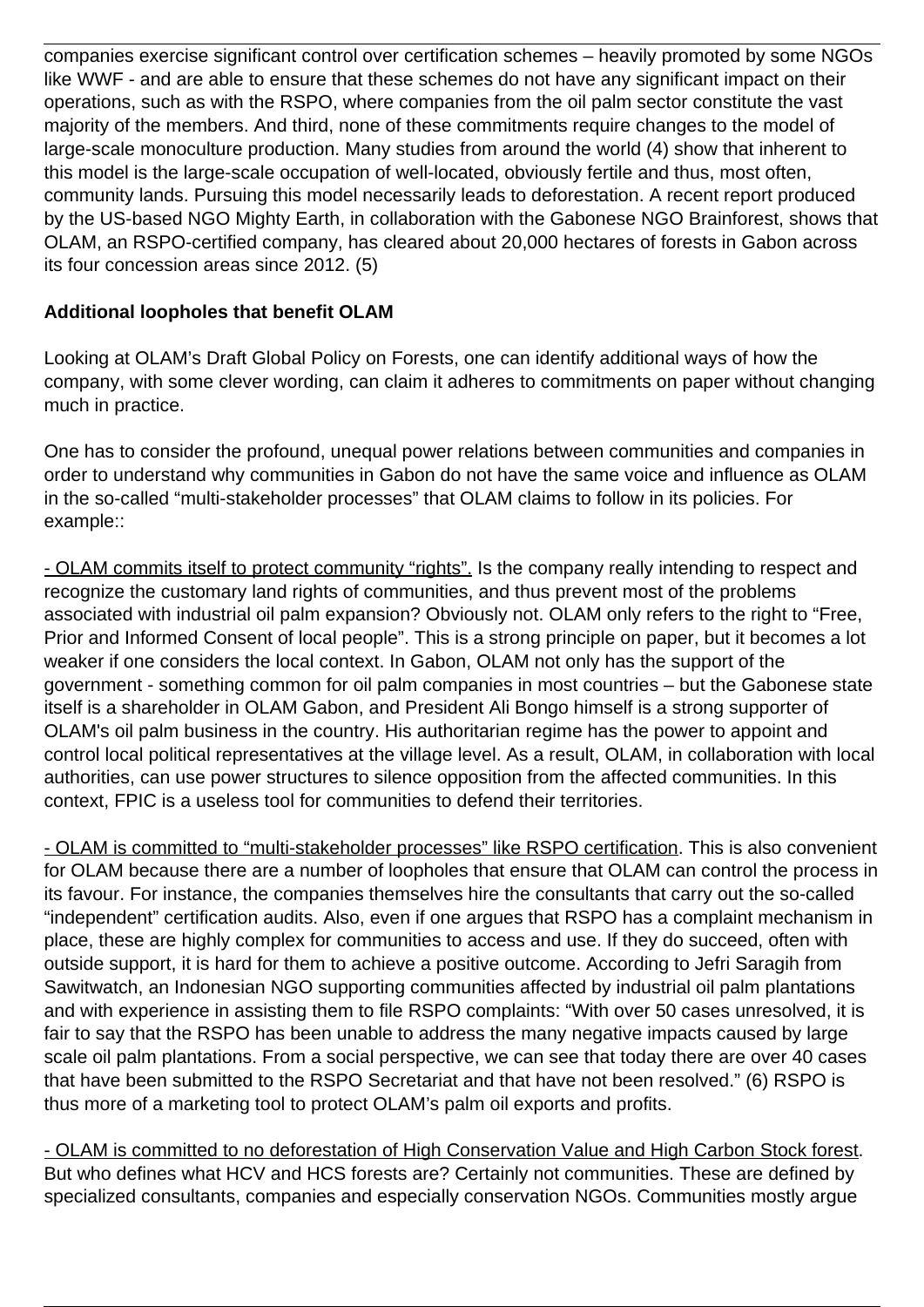that all their customary land is important for them, independent of how much or less "carbon" or "conservation value" is given to a particular area. Even those lands classified by consultants as "degraded forests" are important to communities.

- OLAM is committed to food security. "Food Security" is an attractive concept for companies like OLAM because it is not about who controls food production or how and what will be produced. These essential questions are part of another much broader and more political concept defended globally by major peasant movements like La Via Campesina: food sovereignty. The concept of food sovereignty is absent in corporate "sustainability" policy documents because the practice of corporations is to increasingly take over and control peasant lands, food markets and chains to increase their growth and profits. OLAM, for example, has a program called GRAINE, which promises to increase food production in Gabon. Although this sounds good and obviously promotes OLAM's image, most of what the program has been doing on the ground in Gabon so far is to develop industrial oil palm plantations on people's lands. (7)

# **If not the companies, who or what has changed?**

In the past, many social and environmental NGOs, especially Northern, were busy denouncing and doing actions against tropical deforestation, like calling for boycotts of tropical timber. Nowadays, however, an important number of them are sitting around the table with agribusiness companies to discuss certification mechanisms, principles, criteria, policies, safeguards for communities and forests, high conservation and carbon stock forests, etc., sometimes with funding from these corporations.

**This change in the way NGOs are working has benefited the companies and most often weakened community struggles.** It has, on the one hand, created division among NGOs and, on the other, it has given legitimacy to corporate "sustainability" commitments. Companies can now say "we have support from the NGOs". For example, the aforementioned NGO Mighty Earth that first denounced OLAM in December 2016 for deforestation of 20,000 hectares, negotiated an agreement with the company soon after, in February 2017, where both parties declared they would "collaborate on forest conservation and sustainable agriculture" in "Gabon and other highly forested countries". The agreement was facilitated by another NGO, the World Resources Institute (WRI), and negotiated in Washington D.C., US, far away from the people of Gabon. (8)

Another consequence at the local level from this type of engagement by NGOs, especially international NGOs, is that these NGOs usually push and influence communities and communitysupporting groups and activists, in a top-down way, towards engaging with the companies as the best way forward. Many communities and supporting groups and activists –instead of spending their precious time in strengthening the capacities of local organizations to mount increasingly difficult resistance struggles- are pushed to monitor companies' commitments or engage in "multistakeholder events". Those local organisations that do nevertheless prioritise grassroots organising usually face intimidation.

An example happened recently at OLAM's Gabon plantations. The Gabonese NGOs Muyissi environment and Brainforest, together with a platform of NGOs called Gabon Ma Terra Mon Droit and African and international activist groups , organized a workshop where OLAM affected communities could come together to increase their understanding about OLAM and its impacts, and exchange experiences with other activists from African countries affected by plantations. After this workshop, the director of a local NGO and community leaders were intimidated by local authorities, receiving the message that they needed to stop organizing such events and organizing the communities. (9)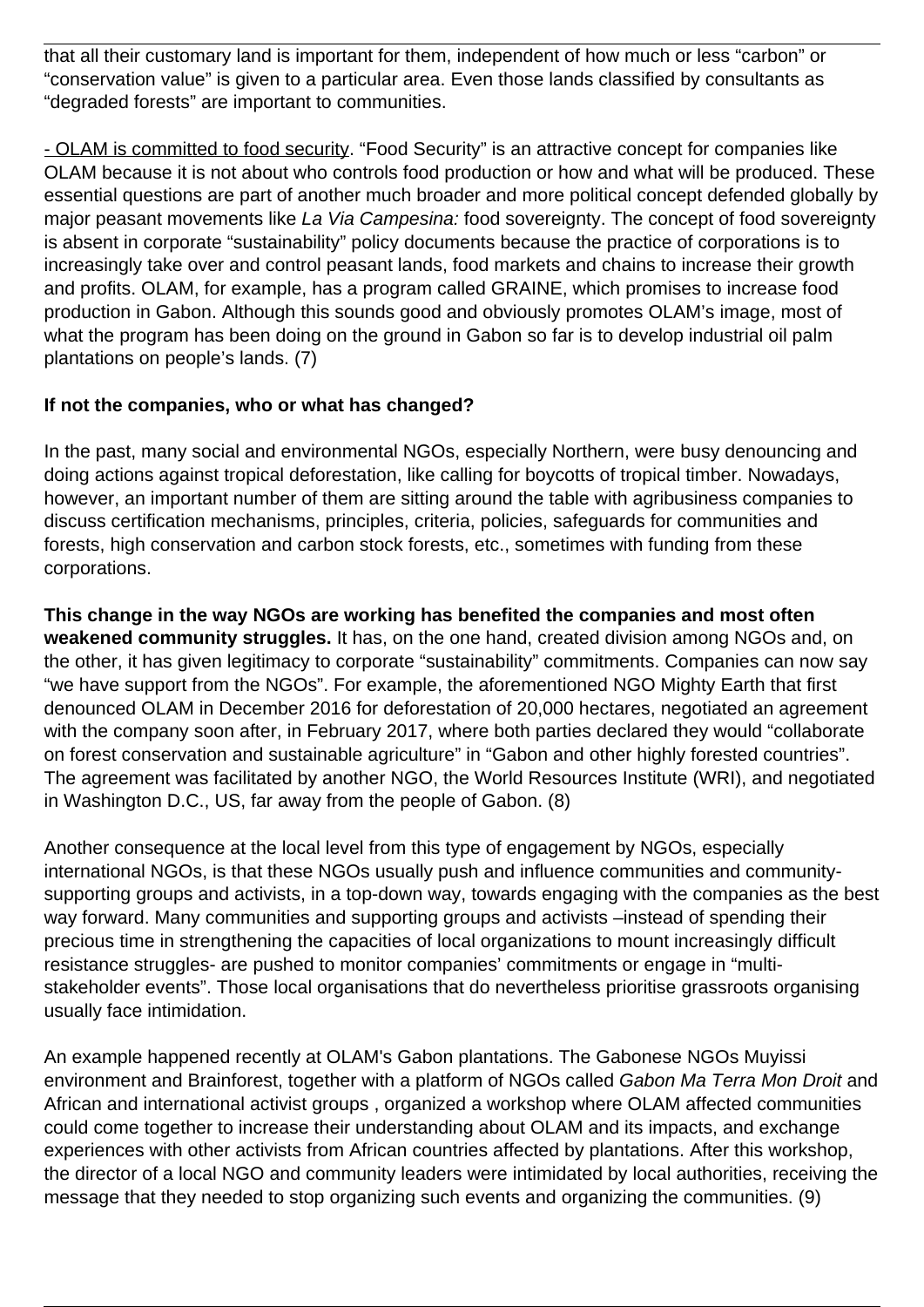#### **Greenwashing to expand business**

There are an increasing number of products with certificates, such as RSPO, that promise consumers that they do not harm the environment or communities. They give the false impression that everything is good with our globalized production and consumption model. This is profoundly wrong. Today's excessive production and consumption has to be reduced and limited but **certification schemes by and for the corporate sector do nothing to address this.**

On the contrary, the RSPO seal, for example, supposedly guarantees that the palm oil used in several products is "sustainable" but in reality it is about opening market shares to the corporations that created the seal. "Sustainable" production and consumption, according to the RSPO, is about increasing production and consumption, about getting a bigger market share, in partnership with multinational corporations. In fact, in its 2015 review, RSPO mostly writes about an "increase" in palm oil: increasing the RSPO membership by 20%; increasing its palm oil growers by 6%; increasing 100% sustainable palm oil in 10 European countries so that "all of Europe's palm oil is sustainable by 2020"; and increasing the consumption of RSPO certified palm oil by 10% in the mega-market of China by 2020. RSPO ends its overview stating that RSPO is about "transforming markets to make sustainable palm oil the norm in any country". (10) So, RSPO is not about transforming a heavily concentrated and unequal production model that provides cheap vegetable oil for the junk food industry into a localized model of small-scale produced vegetable oil according to agroecological and social justice principles. **RSPO is simply about increasing the share of RSPO palm oil and the safeguarding of corporate profits.** This also explains why RSPO organized an "African Road Show" that stopped in Gabon in 2012 (11).

Without changing the large-scale monoculture model, schemes like RSPO will continue selling a false message. They argue that large-scale oil palm monocultures could be, as OLAM says in its policy, "sustainable", something you can "grow responsibly" and that can "coexist" with the "wellbeing of communities". When consumers and banks buy this message, companies can expand their palm oil business while, at the same time, oppress those communities struggling against the now so-called "sustainable" companies.

#### **Challenges ahead**

So, what can be done to work towards structural change and to reduce unequal power relations?

Communities need support. International, national and local groups and activists must continue giving priority to supporting and strengthening the organizational capacity of communities and their struggles; create networking and exchanges between communities in and between countries and continents, in order to strengthen a global movement of struggles against a profit-driven model that is destructive for the well-being and future of communities, forests and the climate.

Corporations' commitments towards sustainability should be legally binding. NGO's should reject and not engage in voluntary commitments. Experience shows that these have not only failed but have improved the image of corporations while heavily jeopardizing the struggles of local peoples.

Consumers have an important role to play: to refuse, publicly question and boycott RSPO and other corporate certificates, because they create a false image that only benefits companies. Procure products from local peasant agriculture, contributing to food sovereignty-- that is, peoples control over lands and local food production and supply, rather than imported products based on large-scale monocultural production, controlled by transnationals like OLAM.